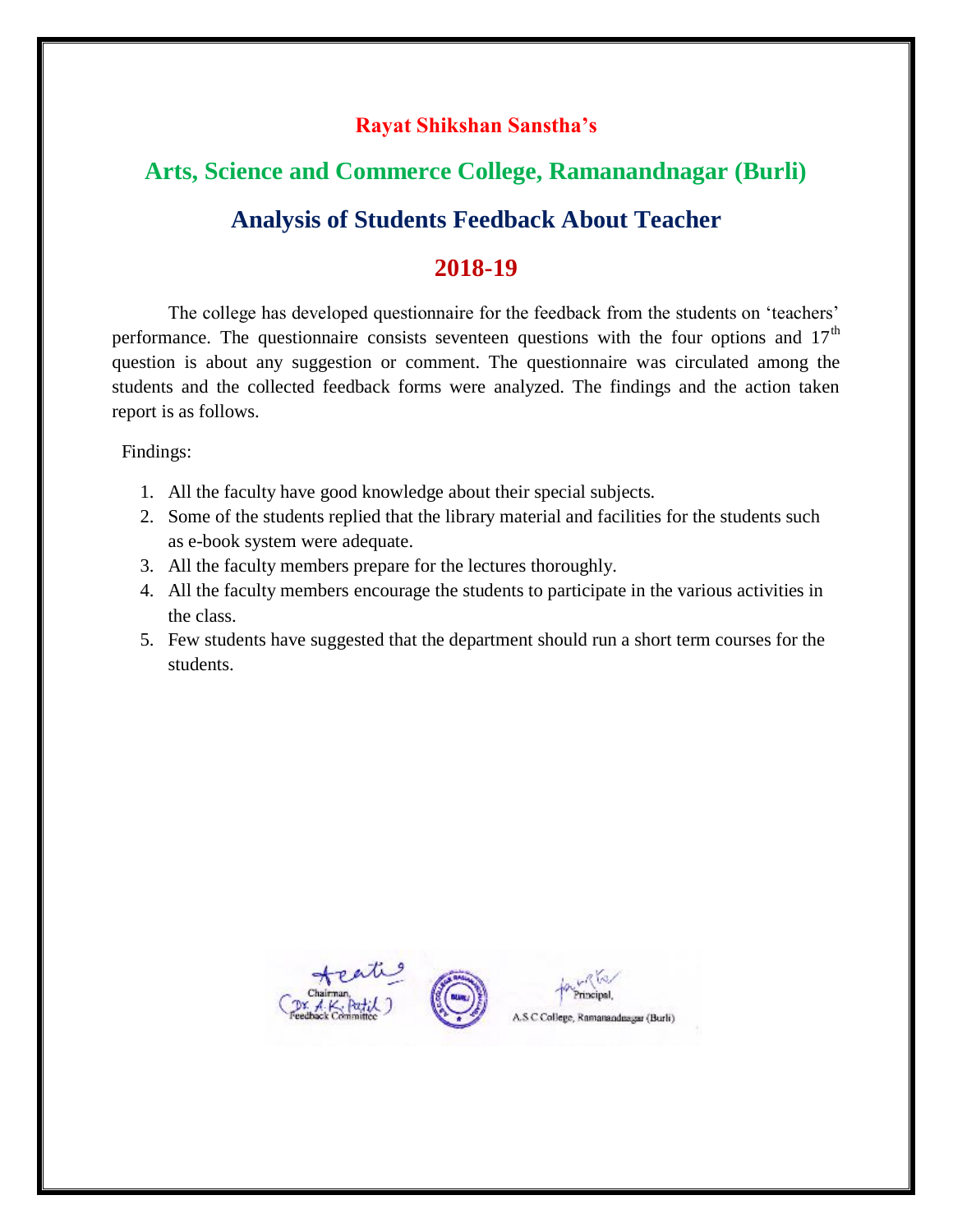# **Arts, Science and Commerce College, Ramanandnagar (Burli). Analysis of Employers Feedback**

### **2018-19**

 Feedback committee of the college has developed questionnaire for the feedback from the employers about the impressions of the college students. The questionnaire consists seventeen questions deals with the firm of employers, the performance of the college students on their firms, attitude of the employee, the connection of the curriculum with the work etc. and  $17<sup>th</sup>$ question is about any suggestion or comment. The questionnaire was circulated among the employers and the collected feedback forms were analyzed. The following findings and the actions were taken based on the analysis.

Findings:

- 1. Out of total, 91% employers were satisfied with the student employee of the college.
- 2. All the employers were satisfied with counseling system for the students at the departmental level.
- 3. All the employers were satisfied with the organization of Co-Curricular activities at the departmental level. They stated that these activities are helpful for the development of their various skills.





 $R_{12}$ Principal, A.S.C.College, Ramanandnagar (Burli)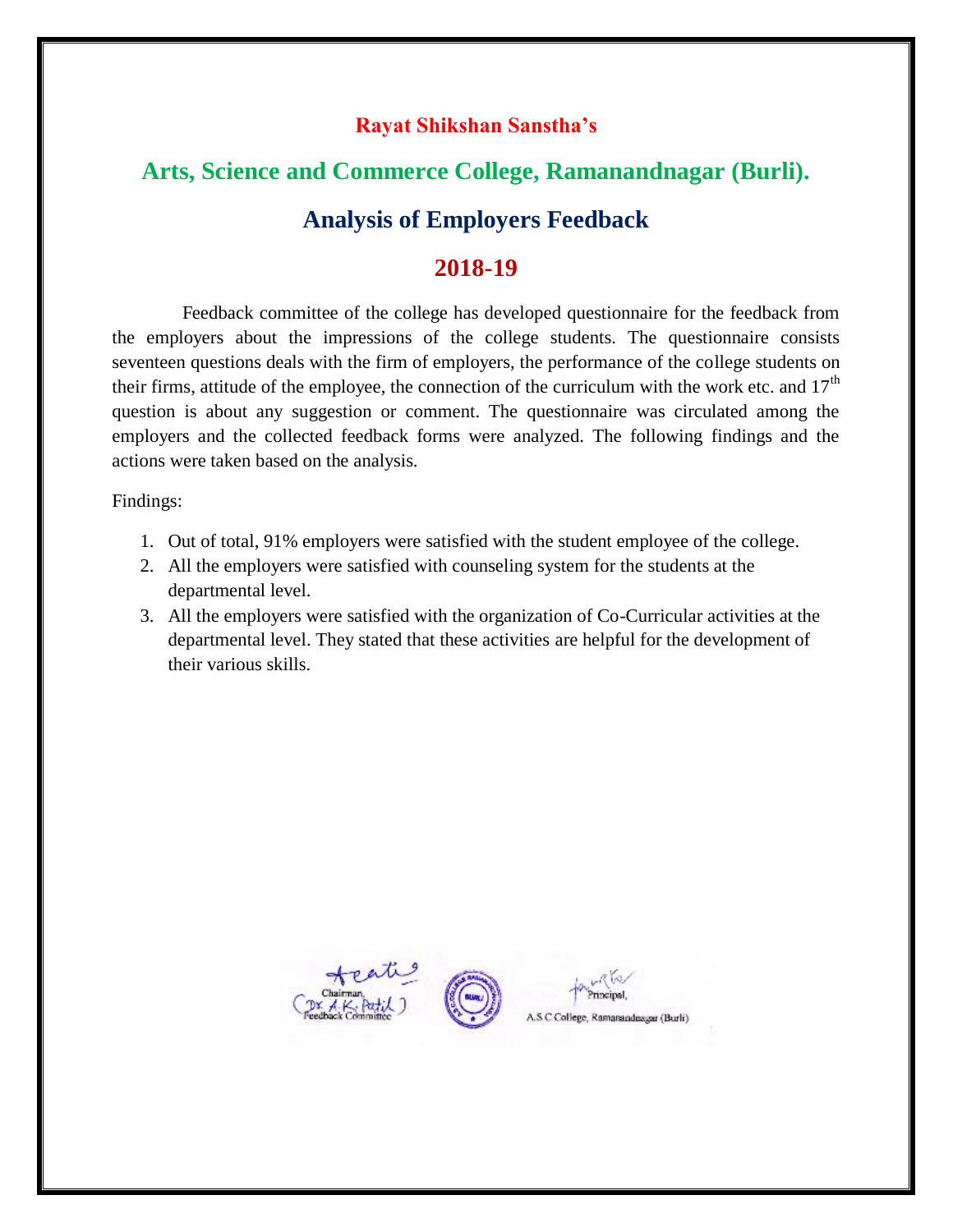### **Arts, Science and Commerce College, Ramanandnagar (Burli).**

### **Analysis of Alumni Feedback**

### **2018-19**

 The college has developed questionnaire for the alumni on the overall effect of the institution for their development. The questionnaire consist two parameters in which the first parameters is about general information of the students, such as name, mobile number, address and occupation. The second parameter deals with opinion of alumnus about college development and facilities provided to the students by the college. The last question deals with any suggestion or comment by alumni students. The questionnaire was circulated among alumni and collected for analysis. The following findings and actions were taken based on the analysis.

Findings:

- 1. Out of total 92% Alumni said that the curriculum designed for each course was useful for career.
- 2. Out of total, 25% alumni said that few part of the syllabus was difficult however it added knowledge in our previous knowledge.
- 3. Out of total, 96% Alumni said that tutorials, internal unit tests were useful for exam preparation.
- 4. Out of total, 65% Alumni suggested to organize campus interview.





A.S.C College, Ramanandnagar (Burli)